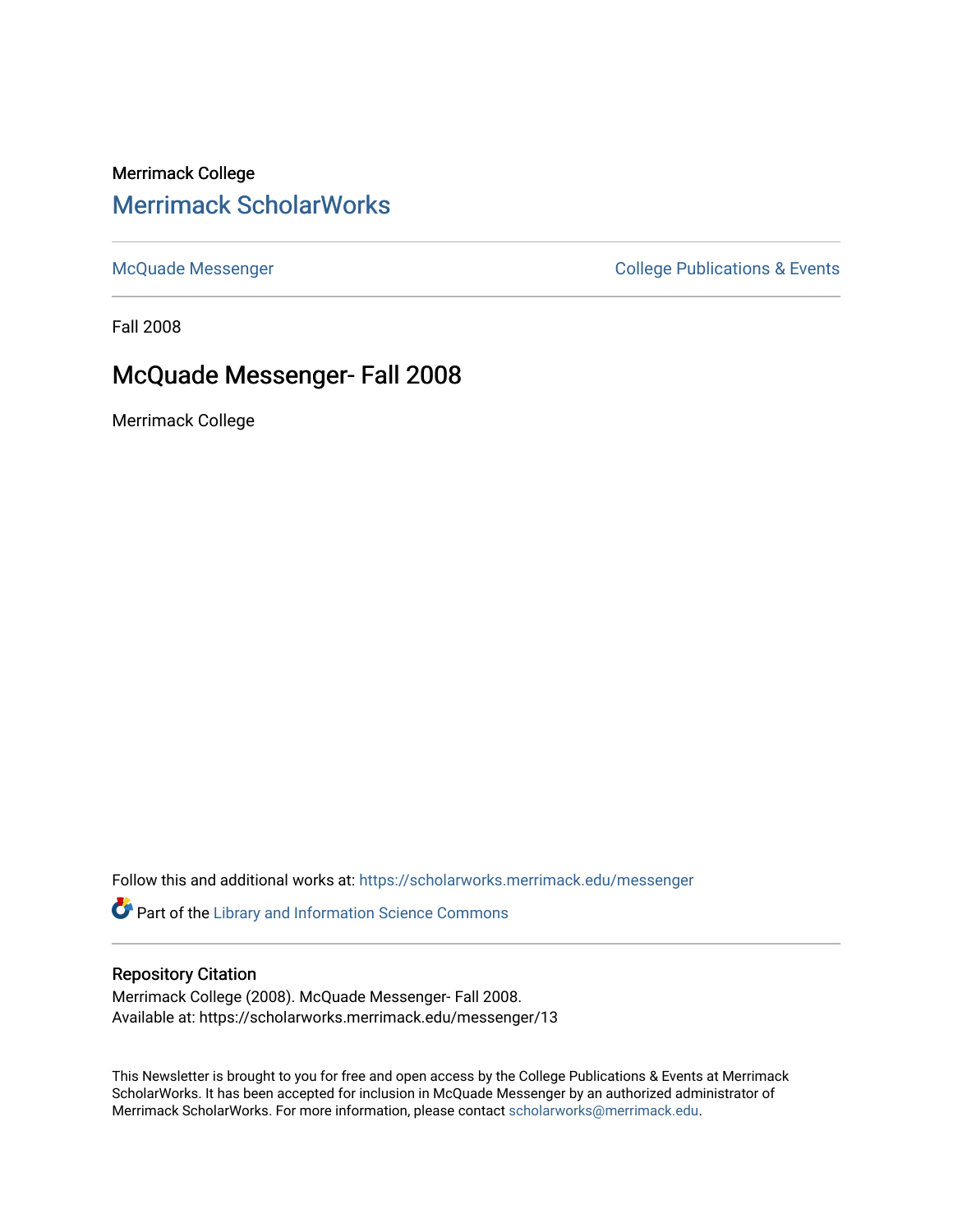

**McQuade Messenger Fall 2008**

#### **From the Director's Desk**



In this Presidential election season, it seems that everyone is talking about "change" so let me tell you about a number of changes here at McQuade Library. First, there have been some staff changes. As you may know, our Director, Barbara Lachance, left this past summer to accept a position as Director of Sandown Public Library in her hometown of Sandown, NH. I am very honored and excited to be serving as Interim Director, and I encourage you to [contact me](mailto:bridget.rawding@merrimack.edu) with any questions,

comments or concerns about McQuade Library. I am also pleased to introduce [Marie Deuerlein,](mailto:marie.deuerlein@merrimack.edu) our new part-time Reference/Instruction Librarian. Marie will be here to help provide reference and instruction services to the community while I am serving in the interim position. Marie comes to us with extensive library reference experience, including positions at the Harvard Business School library and the Tisch Library at Tufts University. Stop in and say hello to her!

McQuade Library has also recently acquired a number of new research tools. New products such as the [Early American Newspapers](http://proxy3.noblenet.org/login?url=http://infoweb.newsbank.com/?db=EANX) and [SPORTDiscus](http://proxy3.noblenet.org/login?url=http://search.ebscohost.com/login.aspx?authtype=cookie,ip,cpid&custid=mer&profile=ehost&defaultdb=s3h) databases provide valuable new research materials. [Reference Universe](http://proxy3.noblenet.org/login?url=http://refuniv.odyssi.com/) is a new resource that improves access to the research collections we already own. Read more about these products and more later on in this newsletter. Check our web site often for ongoing updates about new services, new acquisitions, and trial databases that we are investigating. As always, your feedback is essential to help us best meet the research needs of our community and our curriculum.

So yes, McQuade Library is always evolving, but what doesn't change is our commitment to providing our community with the very best resources and services that we can. Are you a student just assigned a research paper and you don't quite know where to start? Or perhaps you are a professor looking for ways to improve the quality of your students' research. Maybe you are a student teacher who needs materials to bring into your classroom, or you're someone looking to unwind with a magazine, DVD, or the latest bestseller. We have talented staff and quality materials that can help you with all this and much more.

And getting back to that upcoming election… If you are having trouble sorting through all that talk about change and you want to learn more about the issues to make sure you cast an informed vote, we can help you out with that kind of research too!

*Bridget Rawding*

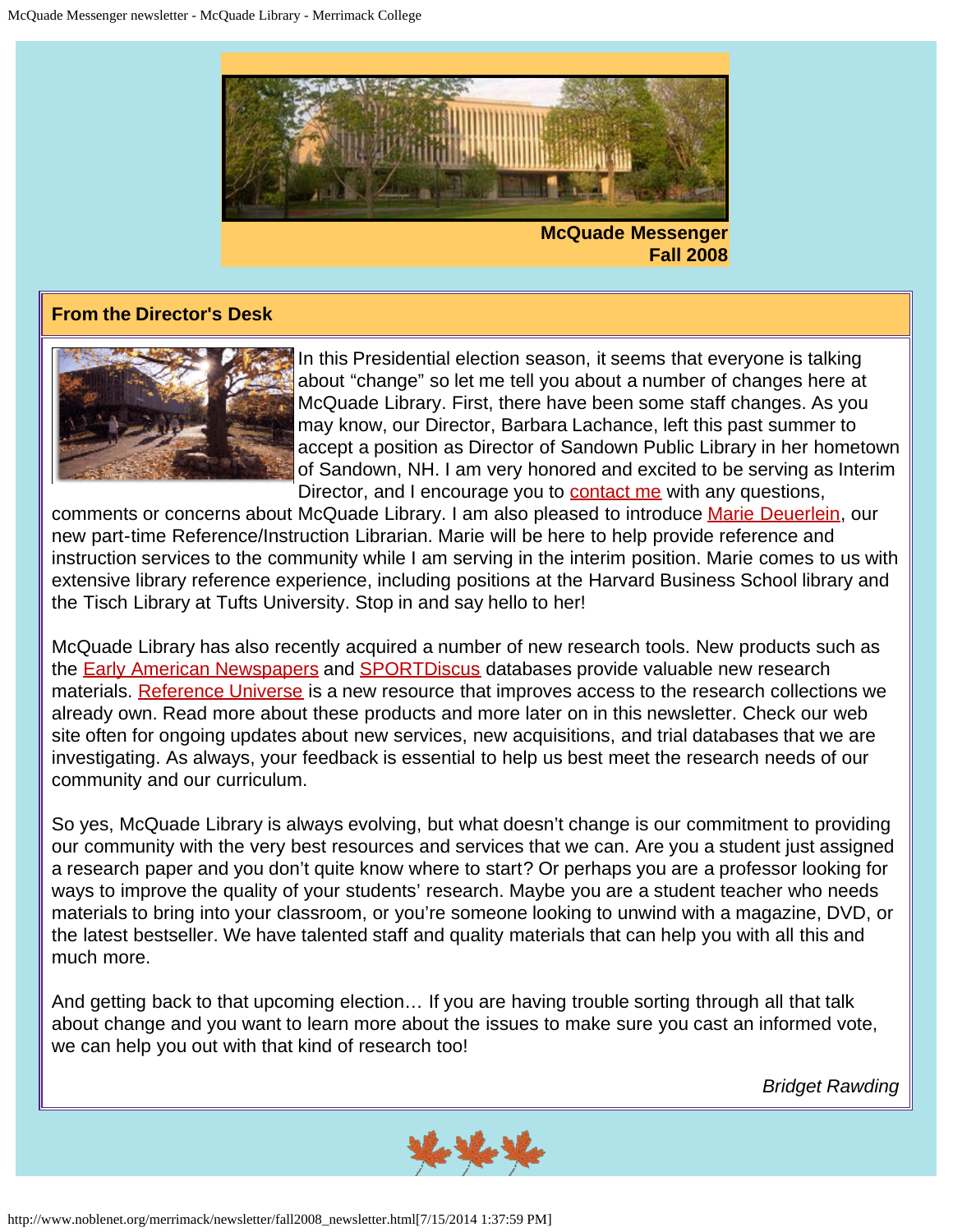### **Looking for DVDs? Check out the ERC**



The Educational Resources Collection (ERC), located on the third floor of the McQuade library, has several DVDs that are available for circulation to all patrons. All of these materials support the undergraduate and graduate teacher preparation programs at Merrimack College.

DVD titles include instructional videos for math, science, social studies, language arts, special education as well as videos for curriculum planning and general interest for students (preK – 12).

Use the **online catalog** to search the ERCor come in and browse.

Librarians are available to help you with your selection(s).

## **A few DVD titles from the ERC**:

[Getting Ahead: Mathematics](http://catalog.noblenet.org/record=b2612428)  [An Inconvenient Truth: A Global Warning](http://catalog.noblenet.org/record=b2392951)  [Liberty! The American Revolution](http://catalog.noblenet.org/record=b2278105)  [School House Rock](http://catalog.noblenet.org/record=b2372182)  [Inclusion: Issues For Educators](http://catalog.noblenet.org/record=b2356331) [Band of Brothers](http://catalog.noblenet.org/record=b2076244) [Polar Express](http://catalog.noblenet.org/record=b2333567) And many more...

# **[Election 2008](http://www.noblenet.org/merrimack/2008election.htm) [Research Guide](http://www.noblenet.org/merrimack/2008election.htm)**

This guide provides information relating **If**  $\overline{1}$  to the 2008 Presidential Election and includes details about the candidates, issues, platforms, and media coverage. We hope this guide will help you make an informed decision for the 2008 general

## *De Library Databases*

**What's New**

#### **[Early American Newspapers,](http://proxy3.noblenet.org/login?url=http://infoweb.newsbank.com/?db=EANX) [Series 2, 1758-1900](http://proxy3.noblenet.org/login?url=http://infoweb.newsbank.com/?db=EANX)**

"Extensive coverage of the early to mid-19th century -- Series 2 of Early American Newspapers offers several hundred thousand fully searchable issues from more than 250 significant 18th- and 19th-century newspapers from all 50 present states."

#### **[SPORTDiscus](http://proxy3.noblenet.org/login?url=http://search.ebscohost.com/login.aspx?authtype=cookie,ip,cpid&custid=mer&profile=ehost&defaultdb=s3h)**

"The world's most comprehensive source of full text for sports & sports medicine journals, providing full text for more than 440 journals. With full-text coverage dating back to 1985, SPORTDiscus with Full Text is the definitive research tool for all areas of sports & sports medicine literature."

*\* Remember, use your 14 digit library number on the back of your MACK card to access these databases from off campus.*

#### **Xex Reference Databases Xex**

#### **[Reference Universe](http://proxy3.noblenet.org/login?url=http://refuniv.odyssi.com/)**

"Searches the complete indexes of more than 10,000 reference titles. Nearly 2,000 of these titles are online editions.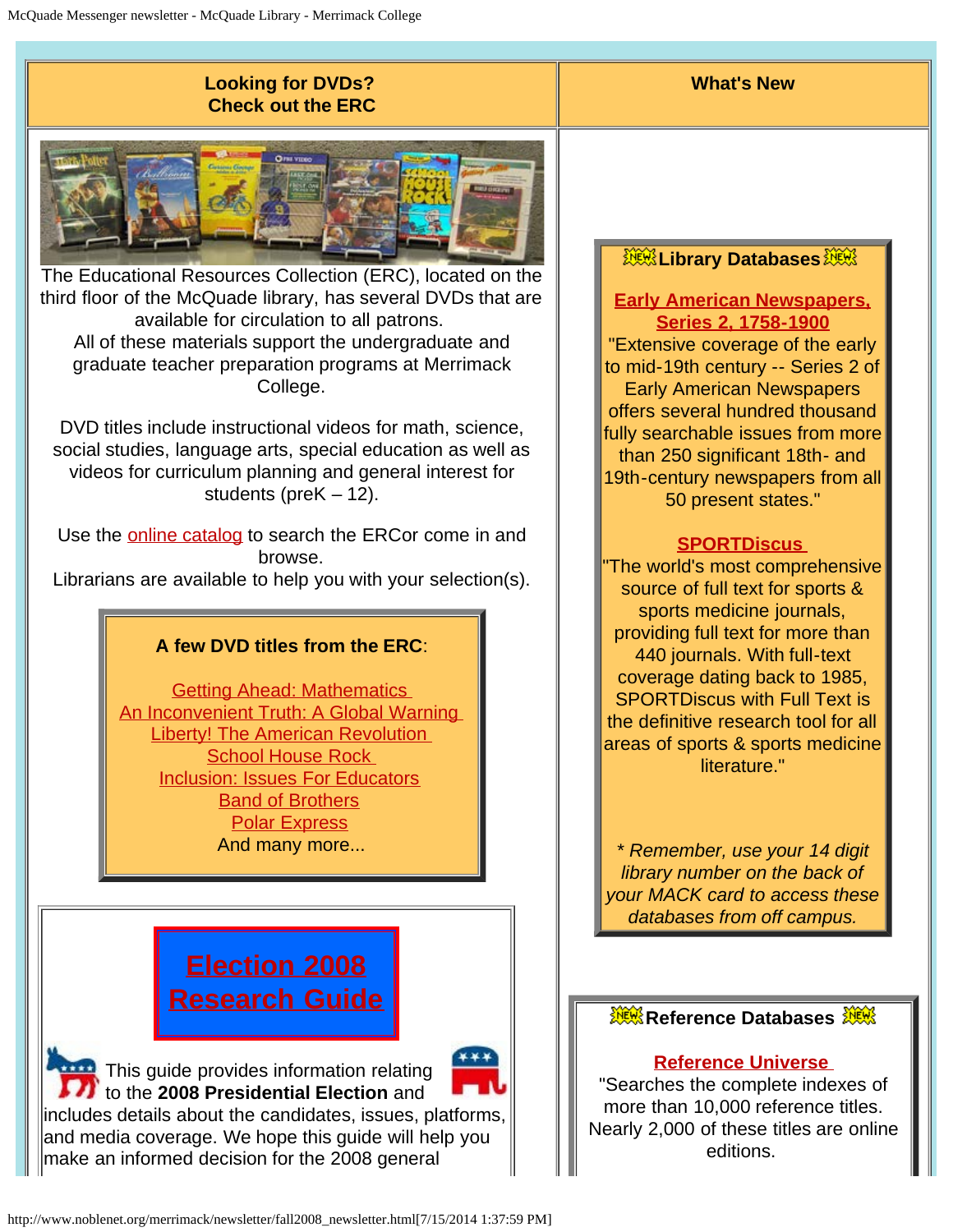election. We will continue to update this guide, so bookmark this site and check back frequently.

Use Reference Universe to find just the right article(s) to begin your research, build a bibliography and establish a solid research foundation.



# $CREDO<sub>reference</sub>$

Use this [database](http://www.credoreference.com/) to search almost 300 electronic reference sources, and continue your research with links into our McQuade library catalog, our journal holdings, and our article databases. Check out the Concept Map for another way to see connections between topics.



## **OverDrive**

McQuade Library, in a cooperative effort with other NOBLE Libraries, will begin offering **downloadable audio books** in the late fall.

Students, faculty and staff will have anytime, anywhere access to a dynamic collection of digital audio books through this new library service with technology provided by Overdrive, Inc. of Cleveland, Ohio.

The service is easy to use!

1. Install free software to read and listen on your computer

2. Browse the NOBLE download Library list of titles

3. Check out with a valid library card or student ID

4. Download to desktop or laptop pc with easy

transfer to mobile devices or (for some titles) burn to CD

5. Listen to audio books offline

The eclectic collection will include thrillers, romance, science fiction and more. Look for bestsellers or notable authors, too!

Check the [McQuade blog](http://server1.noblenet.org/merrimack/blog1/) often for the latest news and updates on this new collection.

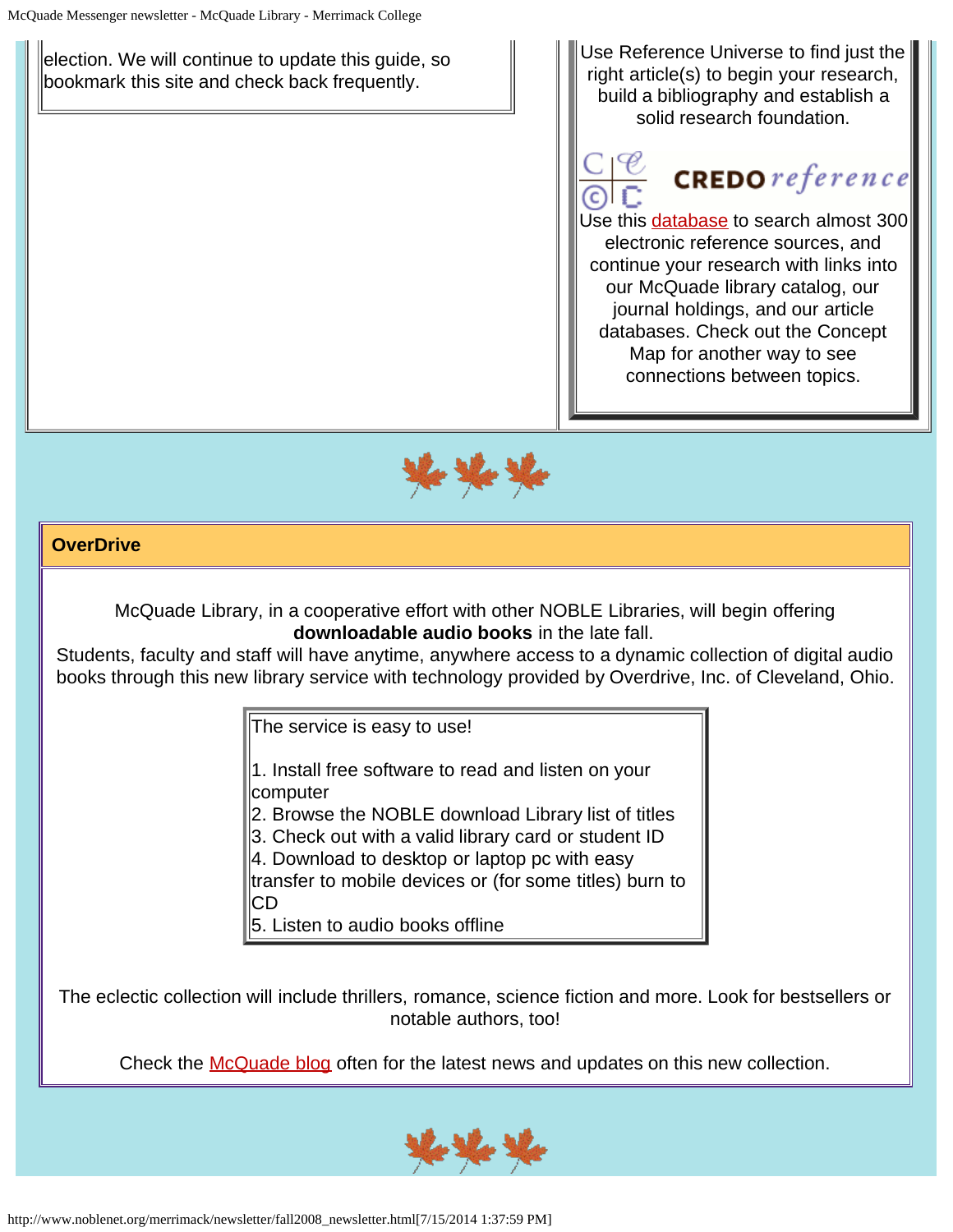#### **Ebsco 2.0**



McQuade Library subscribes to over 30 Ebsco databases including [Academic Search Premier,](http://proxy3.noblenet.org/login?url=http://search.ebscohost.com/login.aspx?authtype=cookie,ip,cpid&custid=mer&profile=ehost&defaultdb=aph) [PsycINFO](http://proxy3.noblenet.org/login?url=http://search.ebscohost.com/login.aspx?authtype=cookie,ip,cpid&custid=mer&profile=ehost&defaultdb=psyh), and [ERIC](http://proxy3.noblenet.org/login?url=http://search.ebscohost.com/login.aspx?authtype=cookie,ip,cpid&custid=mer&profile=ehost&defaultdb=eric). With the launch of Ebsco 2.0, all these databases now have a new look and feel. These changes, based on usability testing and feedback, offer a clean and intuitive interface. New features and functionalities include:

- Date slider feature to limit search by date range
- Mouse over option to view citation and abstract information
- Breadcrumb trail of recent search options
- Related images appear in search results
- Bookmarking of articles
- And more!

To use the new interface, simply log into **EBSCOhost** and start searching. We encourage you to watch the Ebsco 2.0 tutorial below (start by clicking on arrow) and review this help sheet. If you have any questions or would like a quick demonstration, don't hesitate to ask a librarian.





| <b>Fall 2008 Hours</b> |                            |
|------------------------|----------------------------|
| Monday thru Thursday   | $7:30$ am - 12:00 midnight |
| Friday                 | $7:30am - 5:00pm$          |
| Saturday               | 10:00am - 5:00pm           |
| Sunday                 | 11:00am - 12:00 $midnight$ |